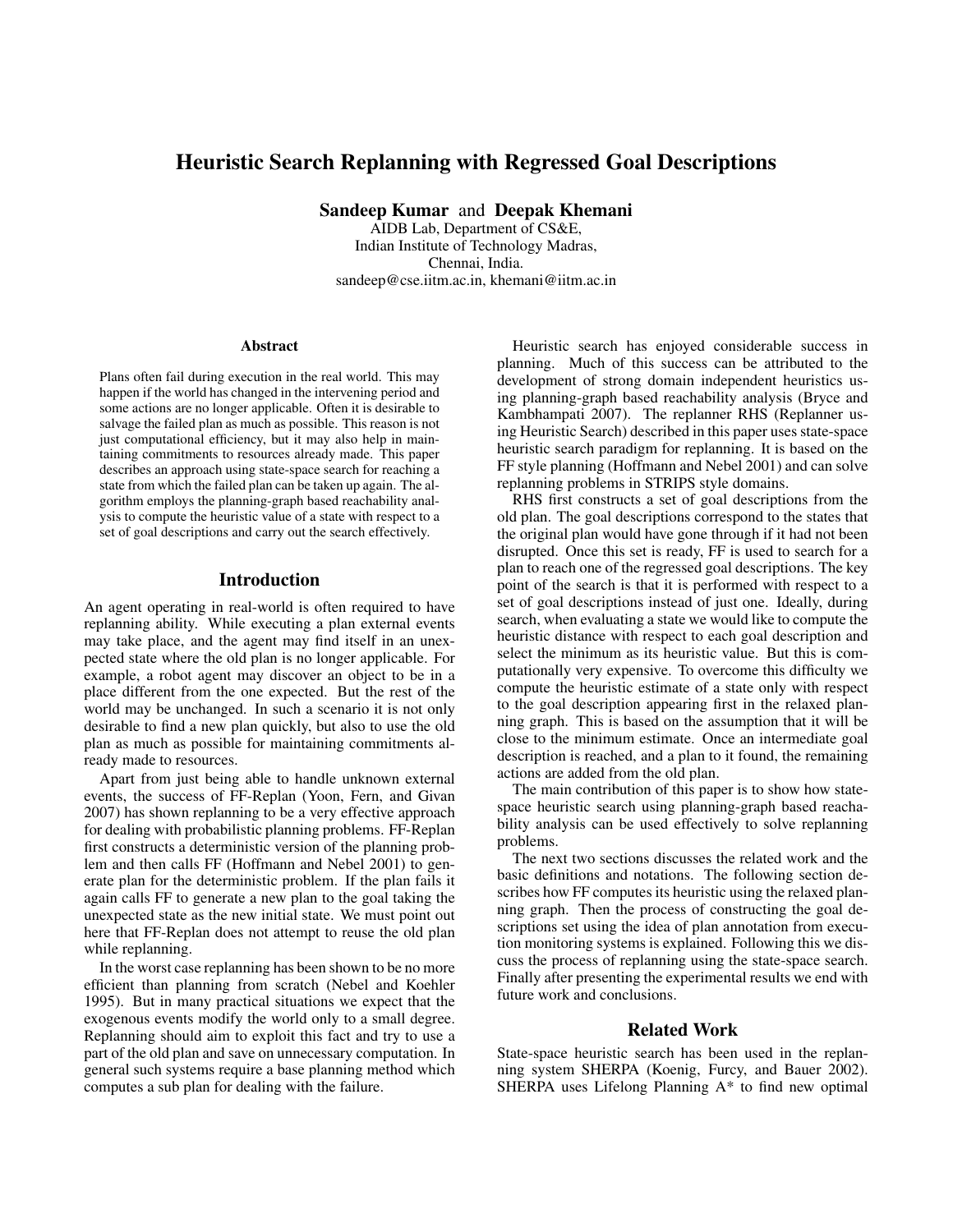plans quickly. The algorithm was designed for robot path (re)planning problems and focuses on changes in the edge weights (action cost). It does not consider changes in the state while RHS can handle random changes in the current state while replanning.

SimPlanner (Onaindia et al. 2001) is another replanning system. It first computes a set of possible reachable states by a process similar to plan annotation (Fritz and McIlraith 2007). Then it selects one of these intermediate states as a goal. In the final step it constructs a plan to reach the intermediate state and appends to it the plan from that state to the goal state. The selection of the intermediate state is based on heuristic evaluation and may not always be optimal. This new goal selection in SimPlanner is done prior to replanning and is fixed henceforth. And replanning can be done by using any of the standard techniques to plan. While in RHS all the potential goals are evaluated at each point during the search and also it is strictly based on forward state-space search planing using relaxed planning-graph heuristic.

Other recent replanning systems have used partial-order planning (Krogt and Weerdt 2005) and planning-graph based techniques (Gerevini and Serina 2000). This makes them different from RHS in the fundamental paradigm of planning.

FF-Replan is the closest replanning system to RHS, using FF as the central planning system. But as pointed out earlier FF-Replan replans from scratch every time a plan fails. Hence RHS can make FF-Replan much more efficient, as it takes into account the old plan during replanning.

## Background

The simple STRIPS planning problem is defined as follows: Definition  $1 (State)$ : A state is defined as a set of logical atoms.

Definition 2 ( $Action$ ): An action  $a$  is a triple

$$
a = (pre(a), add(a), del(a))
$$

where  $pre(a)$  are the preconditions of a,  $add(a)$  are the add effects and  $del(a)$  are the delete effects, each being a set of atoms.

An action is applicable in a state S if  $pre(a) \subseteq S$ . The result of applying an action on a state S is defined as

$$
S \cup add(a) \backslash del(a)
$$

Definition 3 (Planning Problem): A planning problem  $\Pi = (A, I, g)$  is a triple where A is the set of actions, I is the initial state and g is a set of goal atoms.

Definition 4 ( $Plan$ ): Given a planning problem  $\Pi =$  $(A, I, g)$  a plan  $\pi = [a_1, a_2, \dots, a_n]$  is a sequence of actions which changes I to a state S such that  $g \subseteq S$ .

#### RPG Heuristic

A common approach while deriving a heuristic for a problem is to relax it to a simpler form, and solve it efficiently. FF uses relaxed planning graph to compute the heuristic value for a state  $S$  in the following way.

First all the delete effects of the actions are ignored, this accounts for the relaxation of the problem. Then a planning graph is build until all the goal-atoms are reached. The graph consists of alternating fact and action layers. The first fact layer is same as the state  $S$ . The first action layer contains all actions applicable in S. The union of all add effects of actions in the action layer along with the facts of the first fact layer forms the second fact layer. The next action layer is set of all applicable actions in this fact layer. This process of constructing fact and action layers is continued, until a fact layer containing all the goal atoms is reached. The next step is to extract a relaxed plan. To do so, start at the last fact layer m, considering all goal-atoms. At each fact layer i if the goal is the layer  $i - 1$ , then insert it into the goals to be achieved at  $i - 1$ . For other goals select an action in action layer  $i - 1$  that adds that goal and insert the action's preconditions into the goals at  $i - 1$ . Once all the goalatoms at fact layer  $i$  are finished, continue the same process with goal-atoms at  $i - 1$  until the first fact layer is reached. The process results in a relaxed plan <  $A_0, A_1, \ldots, A_{m-1}$ where, each  $A_i$  is the set of actions selected from the action layer  $i$ . The length of the solution is estimated by counting the actions in the plan.

$$
h_{FF}(s) = \sum_{i=0}^{m-1} |A_i|
$$

## Generating Goal Descriptions

Execution monitoring and replanning systems together form a general strategy for dealing with a dynamic world (Russell and Norvig 2003). It is the function of execution monitoring module to decide when replanning is necessary. A common approach among execution monitoring systems is to annotate plans with conditions to be checked at the time of execution, for example PLANEX1 (Fikes 1971). The strategy of PLANEX1 is to find a goal description (kernel) from the annotated plan that is true in the current state of execution. Then the action corresponding to the matched goal description is executed. If none of the goal descriptions match the current execution state, STRIPS (Fikes and Nilsson 1971) is called to find a new plan.

We use the concept of plan annotation for replanning. If there is a plan failure the replanning algorithm tries to get back to a state in the old plan as soon as possible. This means that any of the state from the old plan can now serve as a goal state. As a goal description represents a set of states where the goal atoms are true, generating new goal descriptions increases the total number of goal states. The process of regressing the goal description removes all the unnecessary information (logical atoms) from the state sequence which produced the plan. The work of (Fritz and McIlraith 2007) formalizes plan annotation by regressing goal over actions of a plan in situation calculus. We follow the same approach while generating goal descriptions for problems in STRIPS style specification.

Given a sequential plan  $\pi_{old} = [a_1, a_2, a_3, \dots, a_n]$  and a goal description  $g_n$ , the corresponding set of goal descriptions is computed as follows:

$$
g_{i-1} = [g_i - add(a_i)] \cup pre(a_i) \quad \forall a_i \in \pi_{old}
$$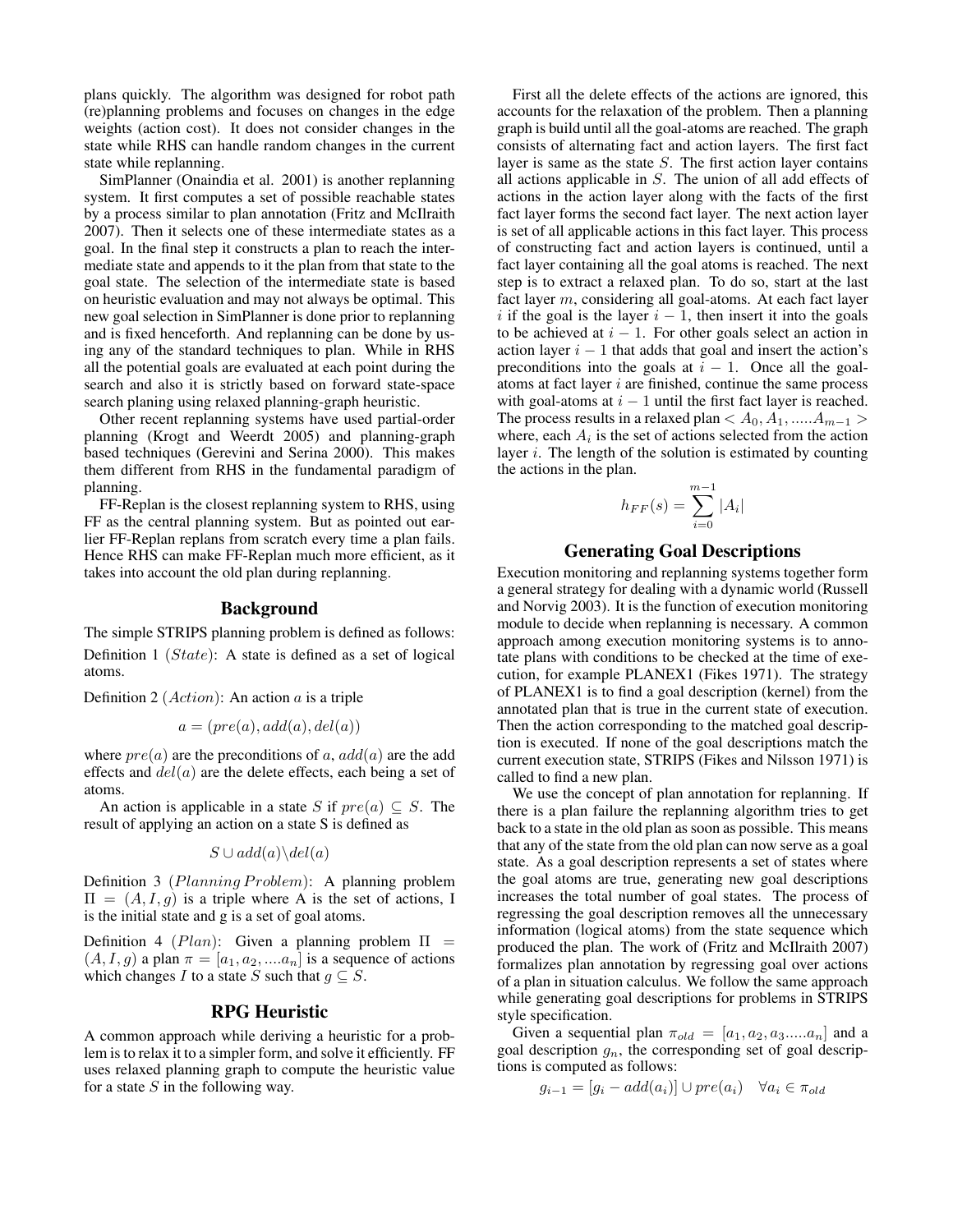Using the above formula we get a set of goal descriptions  $G = \{g_0, g_1, g_2, \ldots, g_n\}.$ 

# Replanning

The replanning algorithm uses the heuristic forward statespace search algorithm as its basis. The key points of interest are the termination condition for search and heuristic evaluation of a state.

#### Termination of Search

The search terminates successfully at a state  $S$  when the following condition is found to be true:

$$
\exists g_i \in G \ such \ that \ g_i \subseteq S
$$

In cases where more than one  $g_i$  is found the one closer to the goal  $g_n$  is preferred. Once the search terminates, the next task is to construct the new plan. This step is carried out by adding the remaining actions from the old plan. Let  $g_i$  be the goal description achieved and  $\pi_{new}$  be the plan found for achieving it. The complete plan to  $g_n$  is found by updating  $\pi_{new}$  as follows:

$$
\pi_{new} \leftarrow append(\pi_{new}, [a_{i+1}, a_{i+2}, a_{i+3} \dots a_n])
$$

#### Heuristic Computation

The heuristic function is a key deciding factor that determines performance in a search algorithm. It is meant to give an approximate measure of the distance of a state from a goal. But while replanning in RHS we wish to compute the approximate distance of a state with respect to the set of goal descriptions G.

Let the heuristic value of a state  $S$  with respect to a goal description be given by the function  $h(s, q_i)$ . A simple strategy to evaluate  $S$  against  $G$  is to take:

$$
h^*(s) = min[h(s, g_i)] \quad \forall g_i \in G.
$$

Computing each  $h(s, g_i)$  for getting  $h^*(s)$  can be expensive, as  $h(s)$  is needed at each step in the search. Here a careful design of the heuristic function can significantly cut down the computing cost.

The replanning algorithm uses relaxed planning graph for computing the heuristic value of a state, in a way similar to the planner FF. FF uses the reachability analysis for estimating the distance to a goal. While replanning reachability analysis can be used for dual purpose one to judge which of the goal descriptions may be nearest to the current state and other to estimate the heuristic distance to that goal description.

Let us redefine the heuristic function of FF as  $h_{FF}(s, g_i)$ i.e.  $h_{FF}(s)$  with respect to the goal description  $g_i$ . To compute the heuristic  $h(s)$  the replanning algorithm first builds up the relaxed planning graph to a fact layer  $P^*$ , until the following is found to be true:

$$
\exists g_i^* \in G \ such \ that \ g_i^* \subseteq P^*
$$

Once the relaxed planning graph is built and the goal description  $g_i^*$  is found. The heuristic value is taken as the length of the relaxed plan to  $g_i^*$ . We can define the heuristic



Figure 1: Illustration of  $h_{RHS}(s) \approx h^*(s)$ . The dotted lines represent the actions in the old plan  $\pi_{old}$  and the corresponding nodes are the generated goal descriptions G. Each line from current state to the goal description represents the heuristic estimate  $h(s, g_i)$ .

as  $h_{RHS}(s) = h_{FF}(s, g_i^*)$ . This is based on the assumption that  $h_{RHS}(s) \approx h^*(s)$ .

The assumption that the first goal description appearing in the relaxed planning graph is the one which will lead to the minimum heuristic value makes the computation much simpler. Though this may not always be the case, but as we see in figure 1 it is not a bad choice while computing the heuristic. Figure 1 shows the goal description  $g_i^*$  first appears in the relaxed planning graph built from the current state. At this point we estimate the heuristic  $h_{FF}(s, g_i^*)$ . For example in figure 1 if we calculate  $h^*(s)$  by computing all  $h(s, \hat{g}_i)$  we will find it to be the same as  $\hat{h}_{FF}(s, g_i^*)$ .

# High Level Description of the Overall Algorithm

*Input*: A plan  $\pi_{old}$  (for a planning problem  $\Pi_{old}$ ). A new planning problem  $\Pi_{new}$  (differing form  $\Pi_{old}$  only in initial state)

*Output*: A new plan  $\pi_{new}$  or fail.

1. Generate the set of goal descriptions  $G$  using.

$$
g_{i-1} = [g_i - add(a_i)] \cup pre(a_i) \quad \forall a_i \in \pi_{old}
$$

2. Perform,

$$
\pi_{new} \leftarrow FFSearch(newInitialState)
$$

using Terminal Condition:

$$
\exists g_i \in G \ such \ that \ g_i \subseteq S
$$

and Heuristic Function:

$$
h_{RHS}(s)
$$

- 3. If  $\pi_{new} = null$  return fail.
- 4. Else Return

$$
\pi_{new} \leftarrow append(\pi_{new}, [a_{i+1}, a_{i+2}, a_{i+3} \dots a_n])
$$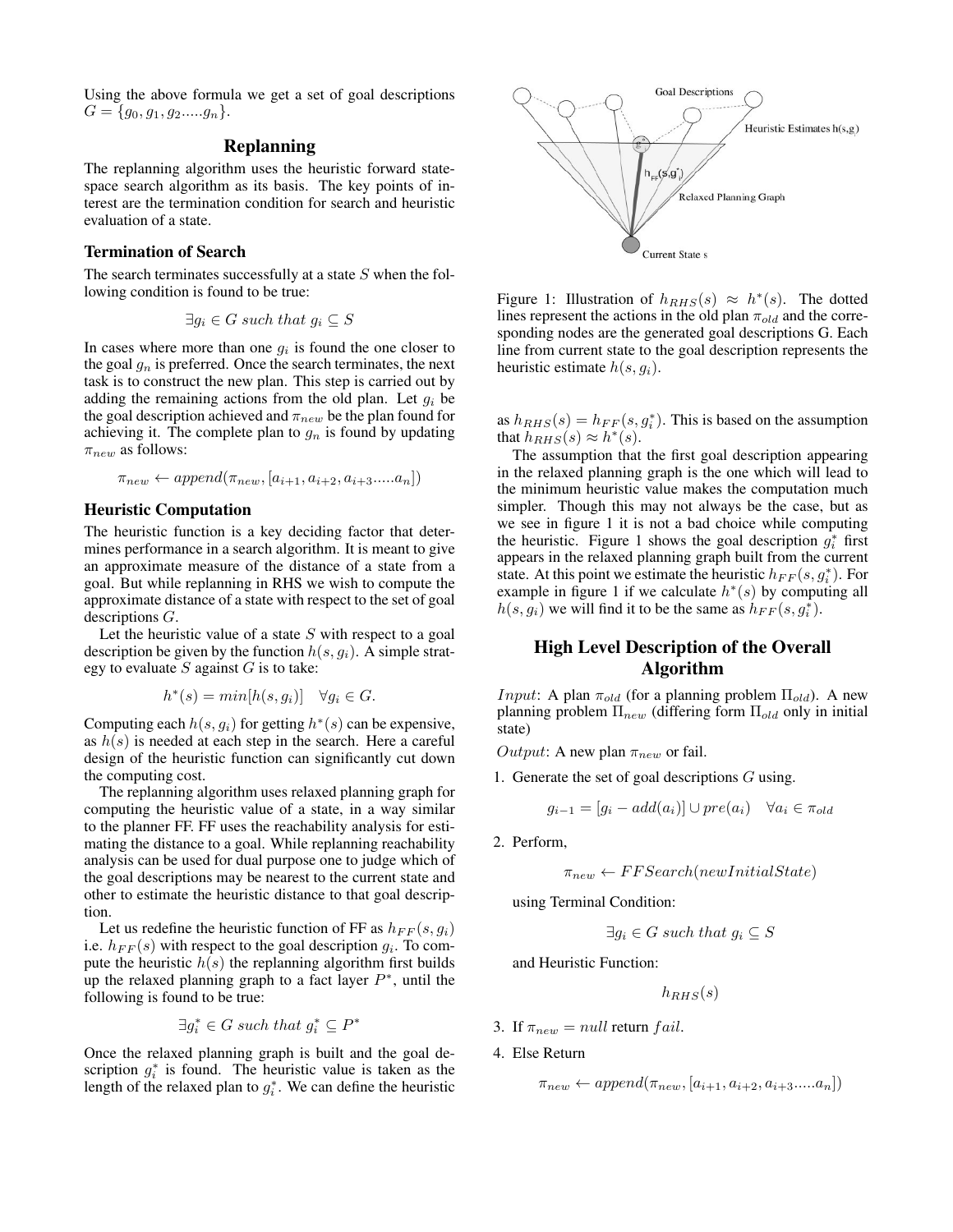# Experimental Results

We now present the empirical evaluation of our replanning approach. The focus of the experiments is on showing the effectiveness of RHS for solving replanning problems in the forward state space search planning paradigm. As the replanning algorithm builds on FF style planning, JavaFF (Coles et al. 2008) was used as the base planner to implement the replanning system. We used the GPG (Gerevini and Serina 2000) benchmark problem set. The same benchmark has also been used to evaluate the POPR system (Krogt and Weerdt 2005). The replanning problems are from the commonly used gripper, logistics and rocket domains. The problem set comprises of seven planning problems (two gripper, three logistics and two rocket). The replanning problems are modeled as a variation in the initial and final state of a planning problem. We used hundred replanning problems from the problem set to evaluate our work. The other problems were unsuitable as they made changes to the goal state, which our algorithm does not cater to.

The problems  $grip10$  and  $grip12$  are from the gripper domain and each has 10 replanning problems associated with it. Similarly loga, logb, logc are from the logistics domain and have 20 replanning problems derived from each one. And the problems roca and rocb are from rocket domain also having 10 replanning problems each associated with them.

The replanning system RHS is evaluated against the computational effort of planning from scratch. This is commonly described in terms of the percentage savings. If  $x$  and  $y$  are the computational efforts required for replanning and planning from scratch respectively, then the percentage savings is defined as  $100(y-x)/y$  (Hans and Weld 1995). The same measure is also used to evaluate SHERPA. In our case the replanning effort  $x$  and the planning effort  $y$  are measured in terms of the time taken to solve the problems. Since the replanning algorithm is implemented using JavaFF, for evaluation purpose we used JavaFF to plan from scratch as well.

The execution times for all the 100 replanning problems have been averaged over 5 trial runs. Figure 2 shows the percentage savings across the different planning problems. Each value in the figure is computed from the average execution times of the replanning problems associated with it. The average execution time of the seven planning problems during planning and replanning is shown in figure 3. The savings percentage in problem  $grip10$  is not significant as the planning time is itself very low for replanning to make any notable improvement. In problem logc we observe that the average planning time is quite high and hence we get a good savings percentage. From figure 3 we also observe that the variation in planning time across problems is much larger than variation in replanning time.

The experiments show that in general replanning using heuristic forward state-space search can be much faster than planning from scratch. The replanning algorithm on an average gives more than 75 percent savings, occasionally crossing 90. The overall average planning time of all 100 problems is 2.34 seconds and replanning time is 0.27 sec. The planning time is 8.67 times larger than the replanning time.



Figure 2: Average savings percentage across planning problems.



Figure 3: Average running time across planning problems.

#### Future Work

In this paper we have only considered domains with unit action cost. In future we plan to adapt the algorithm for actions with variable costs. We also plan to implement triangle tables (Fikes 1971) to improve efficiency. Triangle tables help to skip unnecessary comparisons while deciding if a goal description is met, during search and heuristic computation.

In this work we have used the relaxed planning graph for first selecting a goal description and then finding the heuristic value with respect to the selected goal, at each stage. As mentioned before this is based on the assumption that the first goal description appearing in the relaxed planning graph is likely to be closest to the current state. This assumption may not always be true. Hence it may be interesting to look for efficient heuristic functions independent of such assumptions.

The results of FF-Replan have shown that replanning is an effective approach for dealing with probabilistic planning